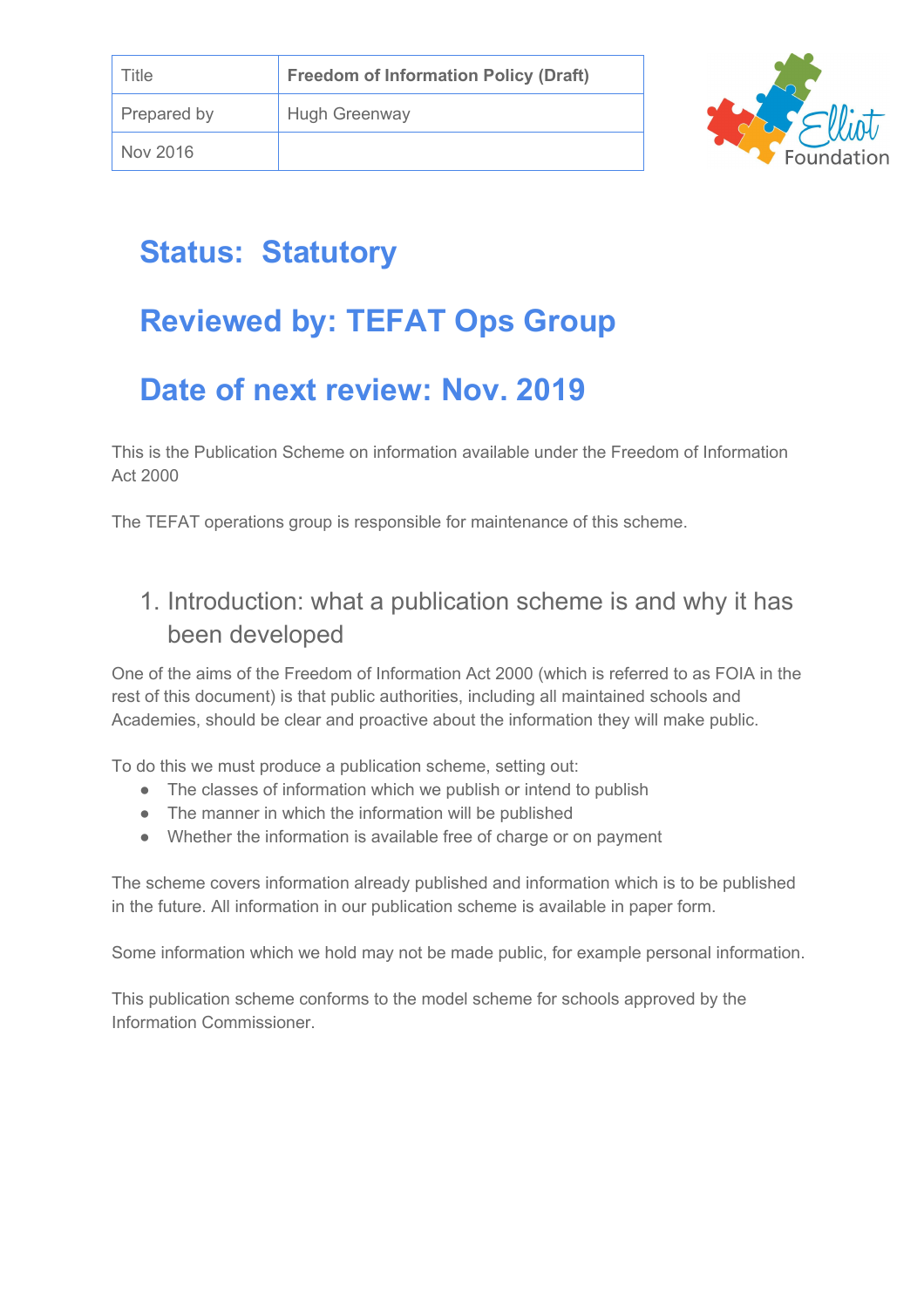| Title       | <b>Freedom of Information Policy (Draft)</b> |  |
|-------------|----------------------------------------------|--|
| Prepared by | <b>Hugh Greenway</b>                         |  |
| Nov 2016    |                                              |  |



#### 2. Aims and Objectives

#### STATEMENT OF INTENT

We are a community of learners. As learners we will help each other by listening and asking questions. We will make mistakes. We will need to discuss things and solve on-going problems together. We will respect other people's rights to solve their own problems. We will help children to develop the skills of pro-social independent living. Learning can be confusing and lonely and we will help each other with this. We will not waste time on fault finding and blaming. We will spend time becoming emotionally and interpersonally competent.

This publication scheme is a means of showing how we are pursuing these aims.

## 3. Categories of information published

The classes of information that we undertake to make available are organised into four broad topic areas:

- Academy Prospectus or website
- Governors' Documents information published in local governing body documents.
- Pupils & Curriculum information about policies that relate to pupils and the Academy curriculum.
- Academy Policies and other information related to the Academy information about policies that relate to the Academy in general – also available on the Elliot Foundation website

#### 4. How to request information

If you require a paper version of any of the documents, please contact the Academy by telephone, email, fax or letter.

To help us process your request quickly, please clearly mark any correspondence "FREEDOM OF INFORMATION REQUEST".

### 5. Paying for information

Single copies of information are provided free unless stated otherwise in section 6. If your request means that we have to do a lot of photocopying or printing, or pay a large postage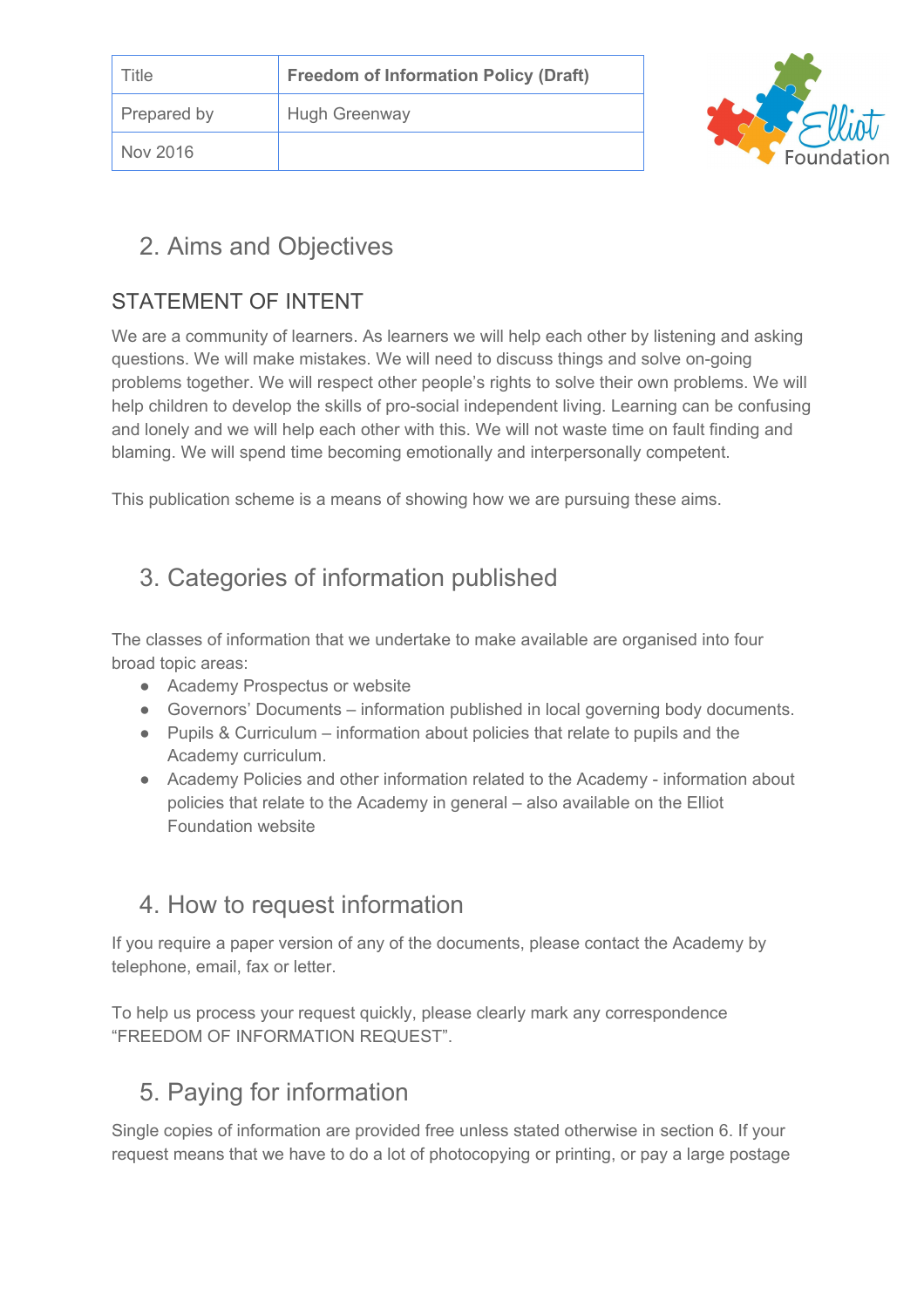| <b>Title</b>       | <b>Freedom of Information Policy (Draft)</b> |  |
|--------------------|----------------------------------------------|--|
| <b>Prepared by</b> | <b>Hugh Greenway</b>                         |  |
| Nov 2016           |                                              |  |

charge, or is for a priced item such as some printed publications or videos we will let you know the cost before fulfilling your request.

## 6. Information Currently Published

Academy Prospectus or website

- The name, address and telephone number of the Academy
- The names of the principal and chair of governors
- Information on the Academy policy on admissions
- A statement of the Academy's ethos and values
- Details of any affiliations with a particular religion or religious denomination, the religious education provided, parents' right to withdraw their child from religious education and collective worship and the alternative provision for those pupils
- Information about the Academy's policy on providing for pupils with special educational needs
- Number of pupils on roll and rates of pupils' authorised and unauthorised absences
- National Curriculum assessment results for appropriate Key Stages, with national summary figures
- The arrangements for visits to the Academy by prospective parents

Information relating to the local governing body– this section sets out information in local governing body documents.

- Composition and membership of local governing body
- The name of the Academy
- The term of office of each category of governor if less than 4 years
- The name of anybody entitled to appoint any category of governor;
- Details of the Trust:
- If the Academy has a religious character, a description of the ethos;
- Agreed minutes of meetings of the Local governing body and its committees [current and last full academic Academy year]

Pupils & Curriculum Policies - This section gives access to information about policies that relate to pupils and the Academy curriculum.

- Home Academy agreement Statement of the Academy's aims and values, the Academy's responsibilities, the parental responsibilities and the Academy's expectations of its pupils for example homework arrangements
- Curriculum Policy-Statement on following the policy for the secular curriculum subjects and religious education and schemes of work and syllabuses currently used by the Academy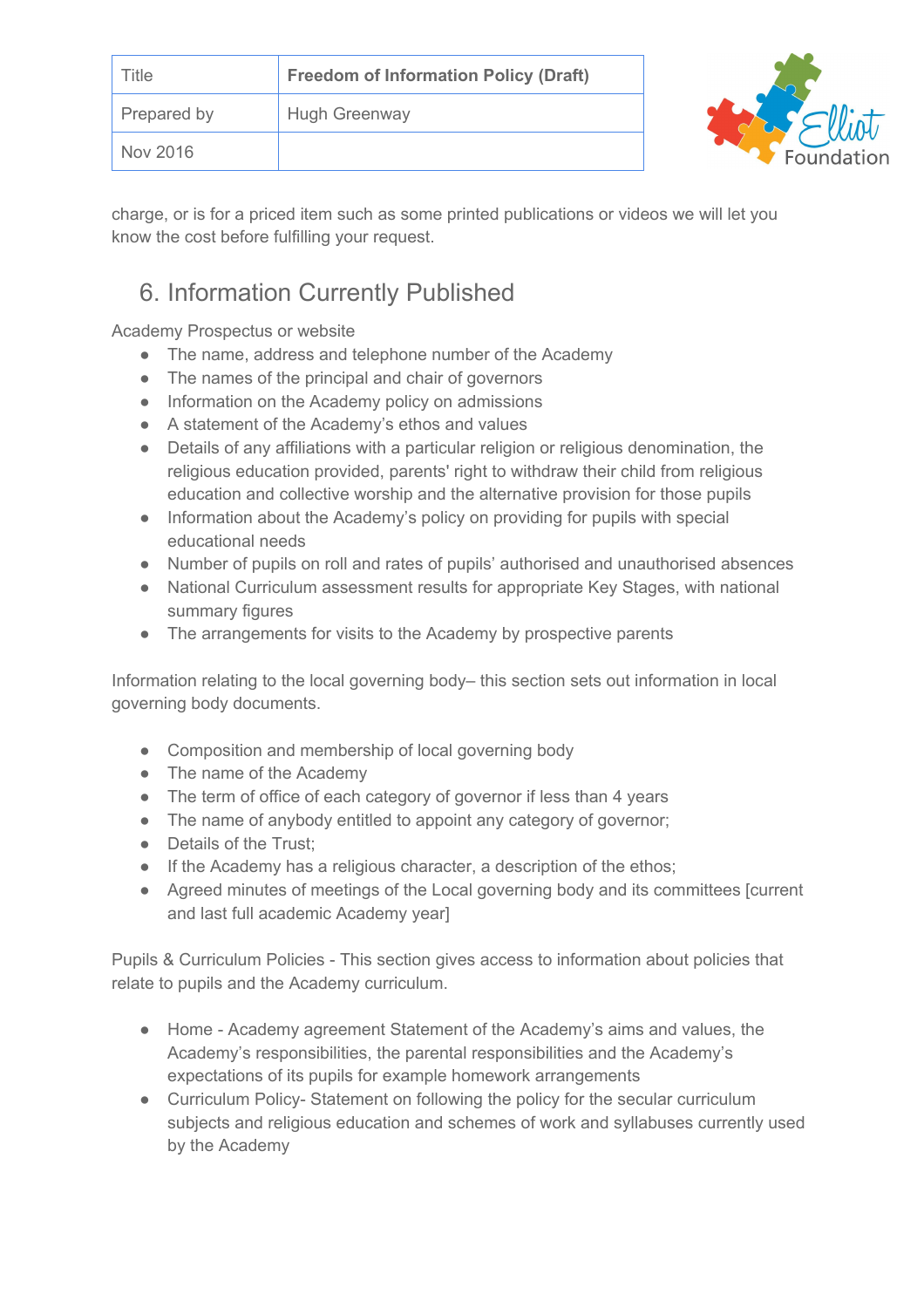| Title       | <b>Freedom of Information Policy (Draft)</b> |  |
|-------------|----------------------------------------------|--|
| Prepared by | <b>Hugh Greenway</b>                         |  |
| Nov 2016    |                                              |  |

- Sex Education Policy- Statement of policy with regard to sex and relationship education
- Special Education Needs Policy- Information about the Academy's policy on providing for pupils with special educational needs
- Accessibility Plans- Plan for increasing participation of disabled pupils in the Academy's curriculum, improving the accessibility of the physical environment and improving delivery of information to disabled pupils.
- Equality statement
- Collective Worship-Statement of arrangements for the required daily act of collective worship
- Child Protection Policy-Statement of policy for safeguarding and promoting welfare of pupils at the Academy
- Behaviour management policy and Anti-bullying policy Statement of general principles on behaviour and discipline and of measures taken by the principal to prevent bullying.

Academy Policies and other information related to the Academy - This section gives access to information about policies that relate to the Academy in general.

- Published reports of Ofsted referring expressly to the Academy
- Published report of the last inspection of the Academy and the summary of the report and where appropriate inspection reports of religious education in those Academies designated as having a religious character.
- Post-Ofsted inspection action plan- A plan setting out the actions required following the last Ofsted inspection and where appropriate an action plan following inspection of religious education where the Academy is designated as having a religious character.
- Charging and Remissions Policies- A statement of the Academy's policy with respect to charges and remissions for any optional extra or board and lodging for which charges are permitted, for example Academy publications, music tuition, trips.
- Academy session times and term dates- Details of academy session and dates of Academy terms and holidays.
- Health and Safety Policy and risk assessment-Statement of general policy with respect to health and safety at work of employees (and others) and the organisation and arrangements for carrying out the policy.
- Complaints procedure- Statement of procedures for dealing with complaints.
- Appraisal of staff Statement of procedures adopted by the Trust relating to the performance management of staff and the annual report of the principal on the effectiveness of appraisal procedures.
- Staff Conduct, Discipline and Grievance-Statement of procedure for regulating conduct and discipline of Academy staff and procedures by which staff may seek redress for grievance.